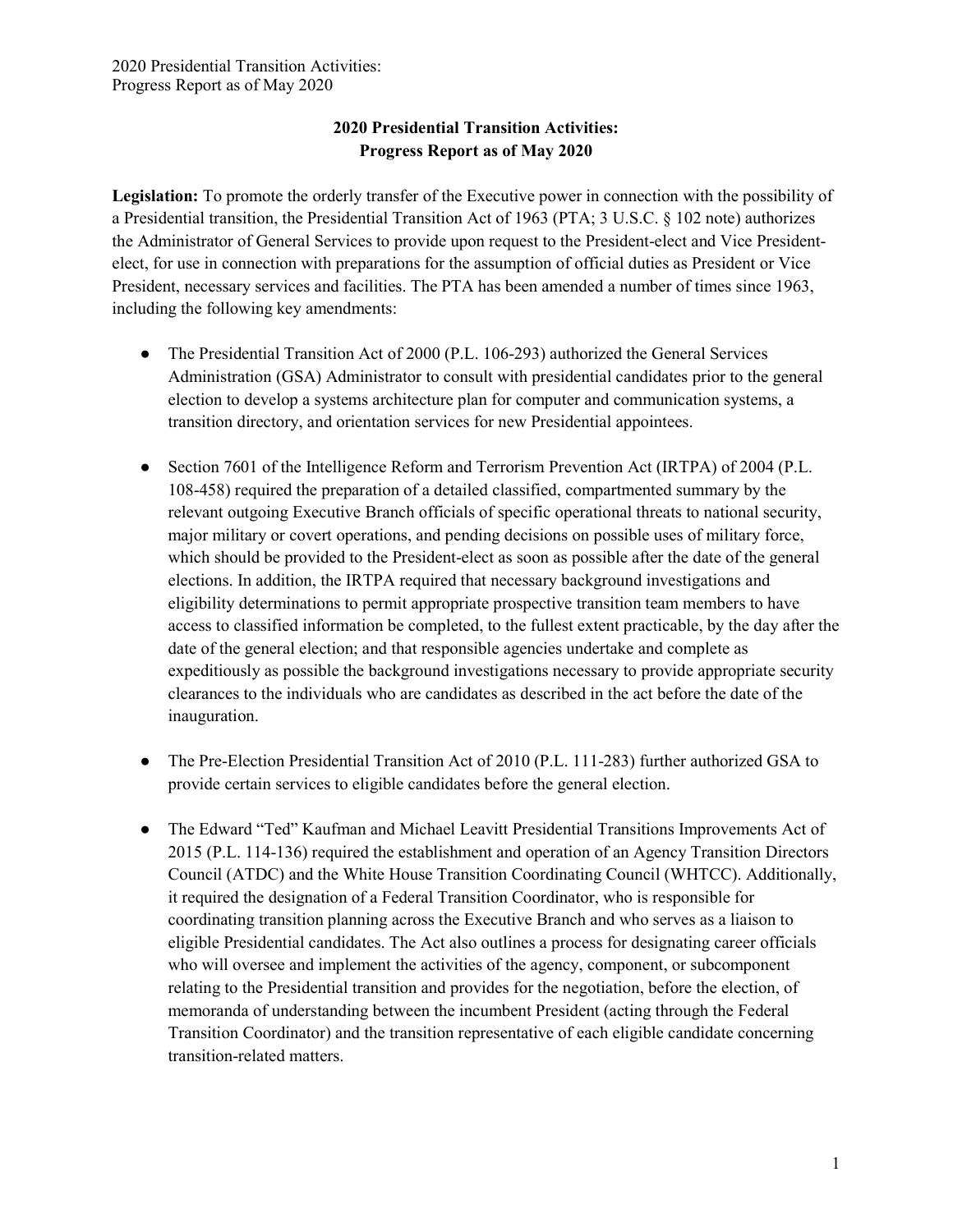> ● The Presidential Transition Enhancement Act of 2019 (P.L. 116-121) changes the duration of GSA's transition services from 180 days to 60 days after Inauguration Day. The Act also requires that, no later than September 15 of a year in which a Presidential election occurs, the head of each agency have a succession plan in place for each senior non-career position in the agency. Lastly, the Act requires that if there is a transition, the eligible candidate will implement and enforce an ethics plan to guide the conduct of a transition beginning on the date on which the candidate becomes the President-elect.

Transition Coordination: Both the WHTCC and ATDC have been established. As required by statute, the WHTCC will provide guidance to Executive departments and agencies (agencies) and the Federal Transition Coordinator regarding preparations for the potential Presidential transition, including: succession planning and preparation of briefing materials; facilitating communication and information sharing between the transition representatives of the eligible candidate(s) and senior employees in agencies and the Executive Office of the President (EOP); and preparing and hosting interagency emergency preparedness and response exercises.

The following individuals are members of the WHTCC:

- a) the Assistant to the President and Chief of Staff (Chair);
- b) the Assistant to the President and Deputy Chief of Staff for Policy Coordination (Vice Chair);
- c) the Director of the Office of Management and Budget (OMB);
- d) the Assistant to the President and Deputy Chief of Staff for Operations;
- e) the Counsel to the President;
- f) the Assistant to the President and Director of Presidential Personnel;
- g) the Deputy Assistant to the President and Deputy Counsel to the President;
- h) the Federal Transition Coordinator; and

i) the transition representative for each eligible candidate, who shall serve in an advisory capacity.

The ATDC was established by section 3 of Executive Order No. 13,727 (2016) (Facilitation of a Presidential Transition), and it has continued to meet on an annual basis since the 2017 Presidential transition. OMB recently circulated a memorandum to the heads of all agencies requesting agency heads' designation of officials to participate in the ATDC. As required by statute, the ATDC will ensure that the Federal Government has an integrated strategy for addressing interagency challenges and responsibilities around Presidential transitions and turnover of non-career appointees; coordinate transition activities among the EOP, agencies, and the transition team of the eligible candidate(s) and the President-elect and Vice President-elect; draw on guidance provided by the WHTCC and lessons learned from previous Presidential transitions in carrying out its duties; assist the Federal Transition Coordinator in identifying and carrying out his or her responsibilities relating to a Presidential transition; provide guidance to agencies in gathering briefing materials and information relating to the Presidential transition that may be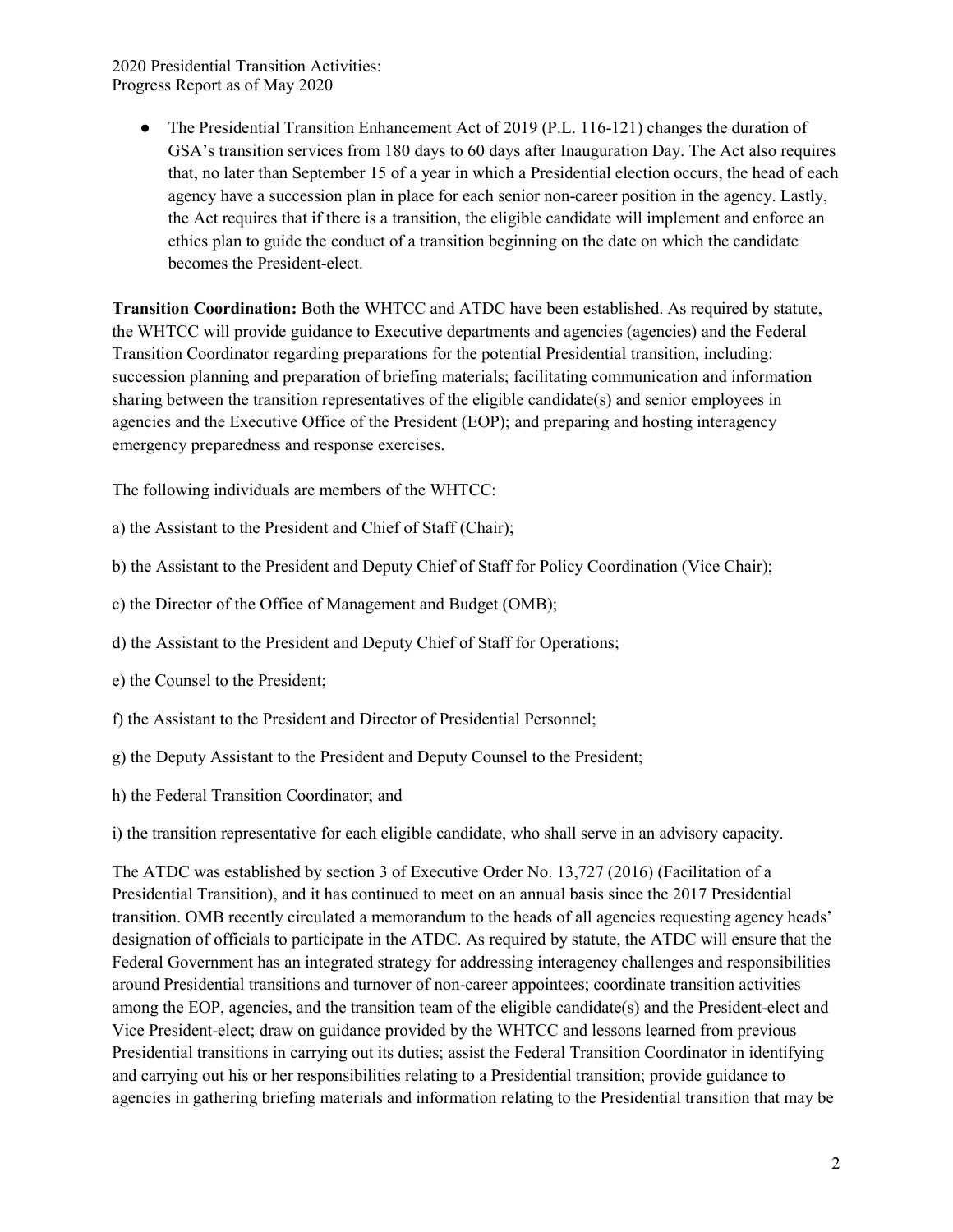requested by the eligible candidate(s); ensure that materials and information are prepared not later than November 1 of the year during which a Presidential election is held; ensure that agencies adequately prepare career employees who are designated to fill non-career positions during a potential Presidential transition; and consult with the President's Management Council, or any successor thereto, in carrying out its duties.

By law, the ATDC is co-chaired by the Federal Transition Coordinator, GSA, and the Deputy Director for Management of OMB. Members include: a senior career representative whose responsibilities include leading Presidential transition efforts within the agency from each agency described in section 205 of the Chief Financial Officers Act of 1990 (31 U.S.C. § 901(b)(1)), in addition to the Office of Personnel Management (OPM), the Office of Government Ethics (OGE), and the National Archives and Records Administration (NARA).

In addition, the ATDC will include a transition representative for each eligible candidate, who shall serve in an advisory capacity; a senior career representative from any other agency determined by the Co-Chairs to be an agency that has significant responsibilities relating to the Presidential transition process; and other senior employees serving in the EOP, as determined by the President.

In addition to the establishment of the WHTCC and ATDC, the Administration is undertaking additional transition-related activities. For example, GSA is preparing to convene meetings with the Office of the Director of National Intelligence (ODNI), the Department of Justice (DOJ), and the Federal Bureau of Investigation (FBI) to begin planning to support the activities described above required by section 7601 of the IRTPA of 2004. ODNI is the designated agency to coordinate the investigation and granting of security clearances for appropriate transition team members who will have a need for access to classified information. ODNI expects to revise its Concept of Operations for Clearance Adjudication from 2016 to account for any changes in the security clearance process since the last Presidential election. The revised Concept of Operations will be coordinated with DOJ, FBI and the Central Intelligence Agency (CIA) Office of Security, as each agency has distinct, central responsibilities in background investigations for and adjudication of security clearances for the transition process. Additionally, ODNI is engaged in contingency planning for security and logistics involved with the delivery of classified briefings to the President-elect and Vice President-elect, should there be a transition to a non-incumbent.

OGE reviews financial disclosure reports for all Presidentially appointed, Senate-confirmed (PAS) nominees, to help them avoid potential conflicts of interest. OGE runs Integrity, its Executive branchwide electronic public financial disclosure system. The system is used successfully by nearly 23,000 of the highest level officials in the Executive branch to file nominee, annual, periodic transaction, and termination reports. To prepare for the 2020 election, OGE continues to improve the system based on user input and to comply with evolving security requirements.

OGE is also training agency ethics officials and other stakeholders for a potential transition, emphasizing substantive Government ethics and financial disclosure issues relevant to PAS nominees. OGE is updating key resources for financial disclosure filers and reviewers, which are available at: https://www.oge.gov/web/oge.nsf/Resources/Presidential%20Transition. These resources include: (1) the Transition Guide, which is a resource to prepare Presidential Transition Teams to fill top leadership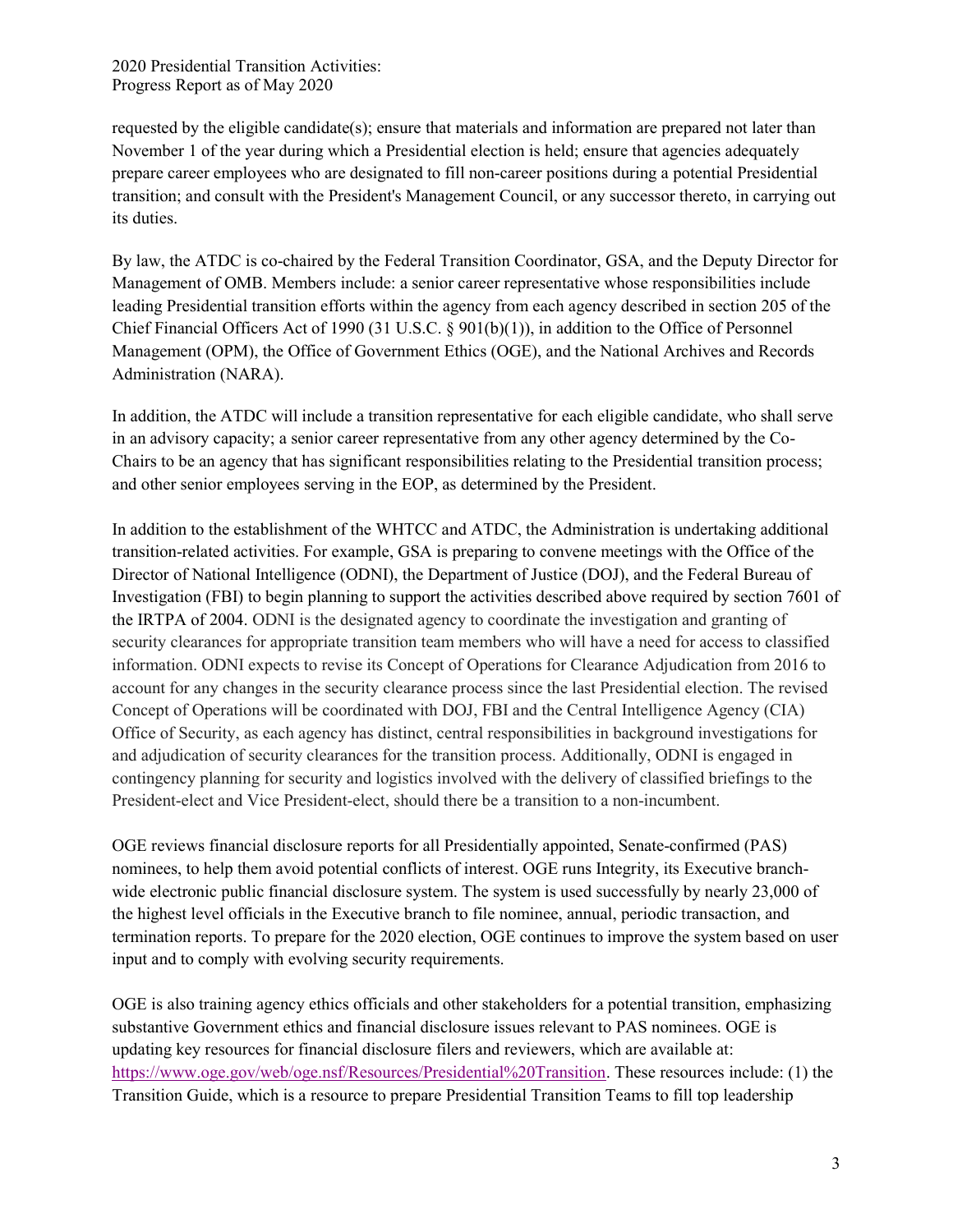positions quickly and free from conflicts of interest; and (2) a Nominee Ethics Guide, which contains helpful guidance for incoming PAS nominees, including an introduction to the nominee process, their ethics responsibilities as an individual and leader, and an overview of key ethics rules and regulations. In addition, OGE will issue ethics guidance for any outgoing officials.

Lastly, OGE will engage with the campaign transition team to communicate expectations for the complex financial disclosure review process, provide an overview of OGE's resources for the financial disclosure review process, and emphasize the need for a potential future Presidential transition team to have ethics experts on staff.

In addition, OPM provides guidance to agencies as they prepare for departing and incoming political appointees, and submits a list of all Presidential appointments to candidates after the conventions, and collects information for the Plum Book. OPM also authorizes the appointment of non-career Senior Executive Service members as well as Schedule C employees in positions of a confidential or policy determining nature. OPM also provides Congress with quarterly reports on requests by agencies to appoint political appointees or former political appointees to nonpolitical civil service positions as well as lower-level positions.

In addition, the Defense Counterintelligence and Security Agency (DCSA) within the Department of Defense (DoD) conducts background investigations for some positions.

Lastly, NARA is taking the necessary steps to help ensure that outgoing and incoming officials follow records requirements and that, in the event of a change in Administration, documents from the White House are archived as required by the Presidential Records Act.

GSA Activities: Pursuant to the PTA (3 U.S.C. § 102 note), in the event of a change in Administration, GSA is authorized to provide the President-elect and the Vice President-elect with a variety of services supporting the transition into their new official capacities. In addition, the Pre-Election Presidential Transition Act of 2010 (P.L. 111-283) authorized GSA to provide certain services to eligible candidates before the general election. To oversee Presidential transition support, the Administrator of GSA has designated a Federal Transition Coordinator.

GSA expects that the core infrastructure related to GSA transition services will be fully in place by August 2020 for pre-election services and October 2020 for post-election. This infrastructure includes GSA's development of alternate ways (e.g., remote, virtual) to fully deliver its statutorily required transition services in a way that mitigates the effects of the present national public health emergency on a potential transition of power.

After the major party conventions, the Federal Transition Coordinator will begin formal outreach to the qualifying nominated candidate or candidates to advise them of the services to be extended to them between now and Election Day and the further services that will be provided should they become the President-elect or Vice President-elect. Additional information and reference materials are available at: http://presidentialtransition.gsa.gov.

GSA's role in support of the Presidential transition for the 2020 election includes the following elements.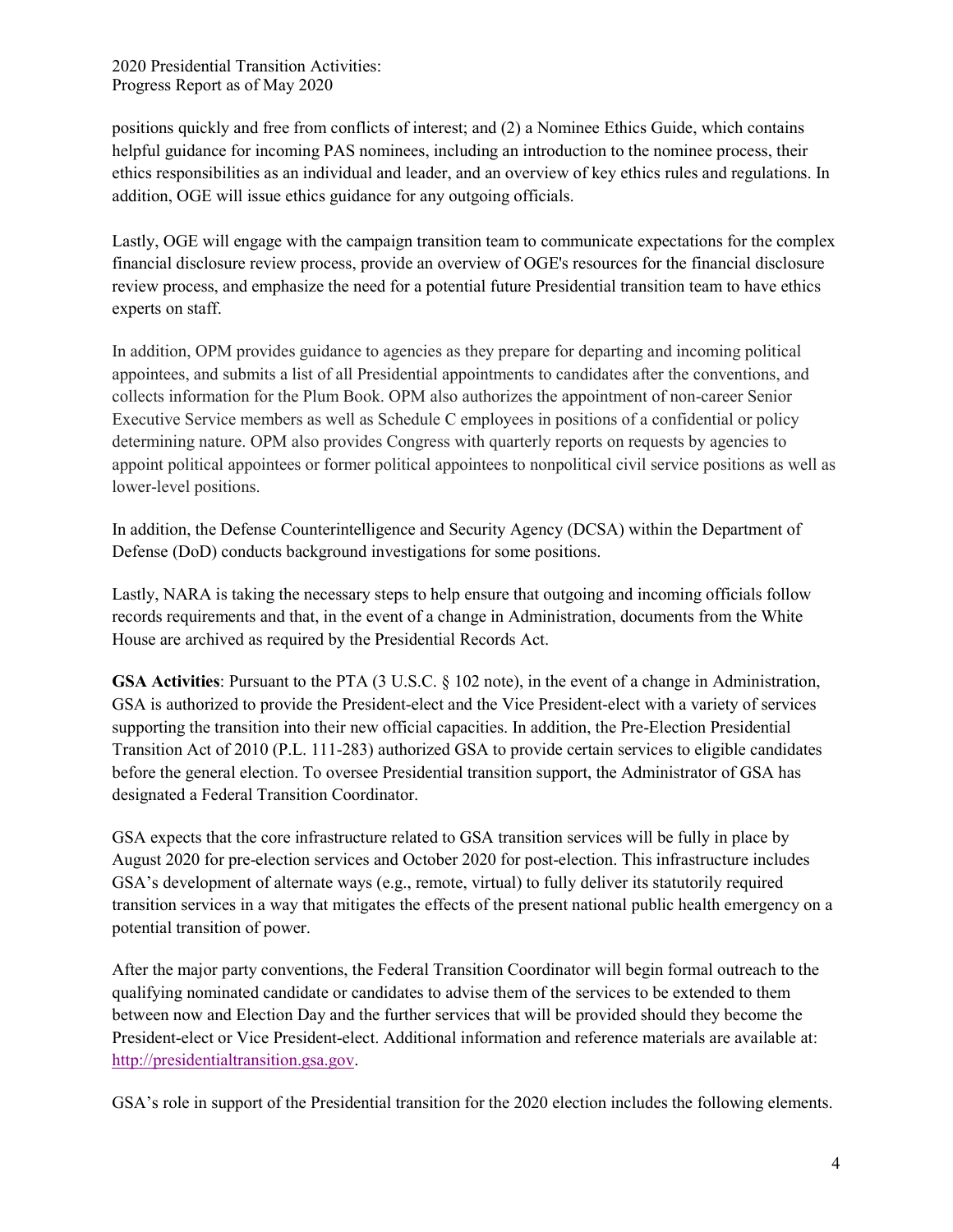Customers: GSA serves the following customer organizations during a Presidential transition:

- Eligible Presidential Candidate(s): The representatives of the Eligible Presidential Candidate(s) are responsible for setting processes and preparing personnel for a transition, should the candidate be successful. Staff size: 100-120 (est.) per Eligible Candidate.
- Presidential Transition Team (PTT): The PTT is responsible for the planning and coordination of Presidential Transition activities in preparation for a potential transition of power with a President-elect and Vice President-elect. Staff size: Traditionally 500-700 (est.) (including volunteers).
- In the event of a change in Administrations, the Outgoing President and Outgoing Vice President: The Outgoing President and Vice President and their designee(s) may obtain services from GSA for a period not to exceed seven months from 30 days before the date of the expiration of their terms in connection with winding up the affairs of their offices and establishing an Office of the Former President after the six month transition period. Staff size: To be determined by the Outgoing President and the Outgoing Vice President. Staff size: 12-24 (est.).
- Presidential Inaugural Committee (PIC): The PIC is responsible for the planning and coordination of Presidential Inaugural activities. Staff size: 700-900 (est.) (including volunteers). The PIC works in collaboration with the following organizations to fulfill its responsibilities:
	- Joint Forces Headquarters-National Capital Region (JFHQ-NCR): The JFHQ-NCR coordinates all military ceremonial participation and support for the Presidential Inaugural. This organization's operations will be supplemented from Fort McNair in Washington, DC. Staff size: 150 (est.).
	- Department of Homeland Security Federal Protective Service (DHS FPS): DHS FPS provides security for Federal buildings, including the Inaugural headquarters and Federal buildings along the parade route. This organization also provides security for the PIC, including credentialing. Staff size: 4-6 (est.).
	- National Park Service (NPS): NPS maintains the National Mall (location of Inaugural), Pennsylvania Avenue National Historic Site (parade route), and Lafayette Park (location of media). They also maintain the location for the Presidential Reviewing Stand along the White House sidewalk and oversee the permitting of all First Amendment demonstrations associated with the Presidential Inaugural. Staff size: 8 (est.).
	- District of Columbia Government: The District's Presidential Inaugural Committee provides executive direction regarding the planning and coordination of municipal resources and services in support of Inaugural activities. Services include law enforcement, hazardous materials protection, construction of reviewing stands, securing public spaces, and others. Staff size: 30 (est.).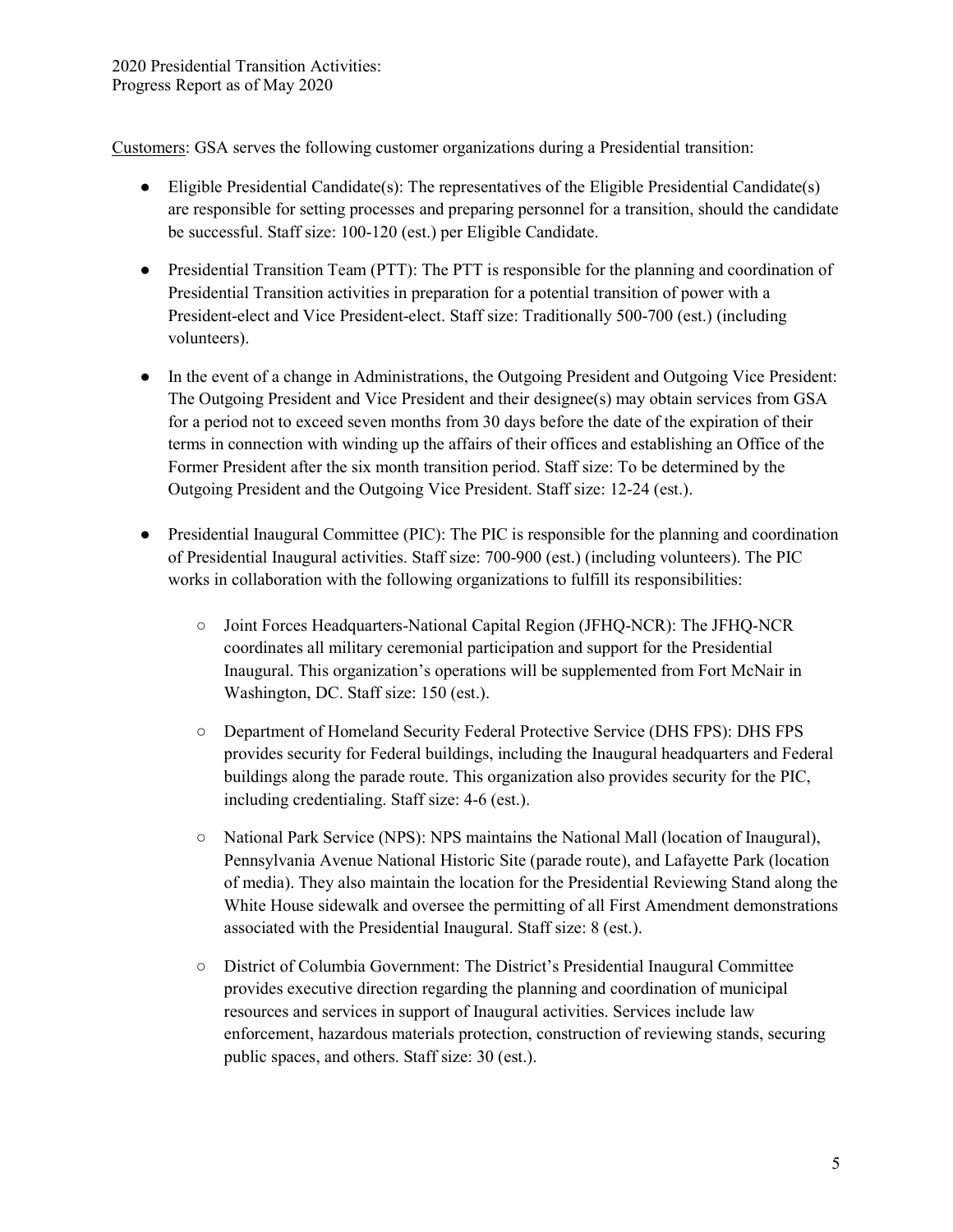## GSA Support Structure:

- Federal Transition Coordinator: GSA has designated a senior career executive as the Federal Transition Coordinator to oversee Presidential transition support.
- Pre-Election Presidential Transition Support Team (PTST): GSA's PTST ensures that GSA services are provided, pursuant to the PTA (3 U.S.C. § 102 note), to the Eligible Candidate(s). Services to be provided to the Eligible Candidate(s), on an equal basis and without regard to political affiliation, include suitable office space appropriately equipped with furniture, furnishings, office and information technology equipment, and office supplies.
- Inaugural Support Team (IST): GSA's IST ensures that the full complement of GSA services is provided, pursuant to 40 U.S. Code § 581, to provide direct assistance and special services for the Inaugural Committee (as defined in section 501 of title 36 of the U.S. Code) during an inaugural period in connection with Presidential inaugural operations and functions. Services include space, communication systems, information technology (IT) support, financial management, telephone services, parking, furniture, vehicles, office equipment, mail management and administrative support services. GSA's IST is estimated to consist of seven full time staff and nine supplemental staff, including Public Building Service (PBS), Federal Acquisition Service (FAS) and Office of the Chief Information Officer (OCIO) employees.

## In the event of a change in Administration:

- Post-Election Presidential Transition Support Team: GSA's PTST provides services to the President-elect and Vice President-elect, including suitable office space appropriately equipped with furniture, furnishings, office and IT equipment, office supplies, mail management, payment of compensation for office staff, human resources support, payment of expenses for the procurement of experts or consultants, communications services, and payment of travel, subsistence, printing, postal and other expenses as necessary and appropriate. GSA's PTST will consist of approximately 60 full time staff, comprised mainly of PBS, FAS and OCIO personnel at various phases of the transition, and will be complemented by contracted employees.
- Outgoing Transition Support Team: GSA's Outgoing Transition Support Team ensures that GSA provides the necessary support to the Outgoing President and Outgoing Vice President under the PTA if there is a transition in Administrations. These services include office space and necessary furniture, furnishings, supplies, printing, mail services, technology equipment and services, payroll and human resource services, and travel support. This team also coordinates the initial phase of necessary support activities to the Former President under the Former President's Act of 1958, which include similar services to those provided during the Outgoing transition period.

#### Support to Eligible Presidential Candidate(s) (Pre-Election Activities):

• Funding: GSA received a FY 2020 appropriation of \$9.62 million to directly fund or reimburse other GSA activities for costs to provide the necessary pre-election services.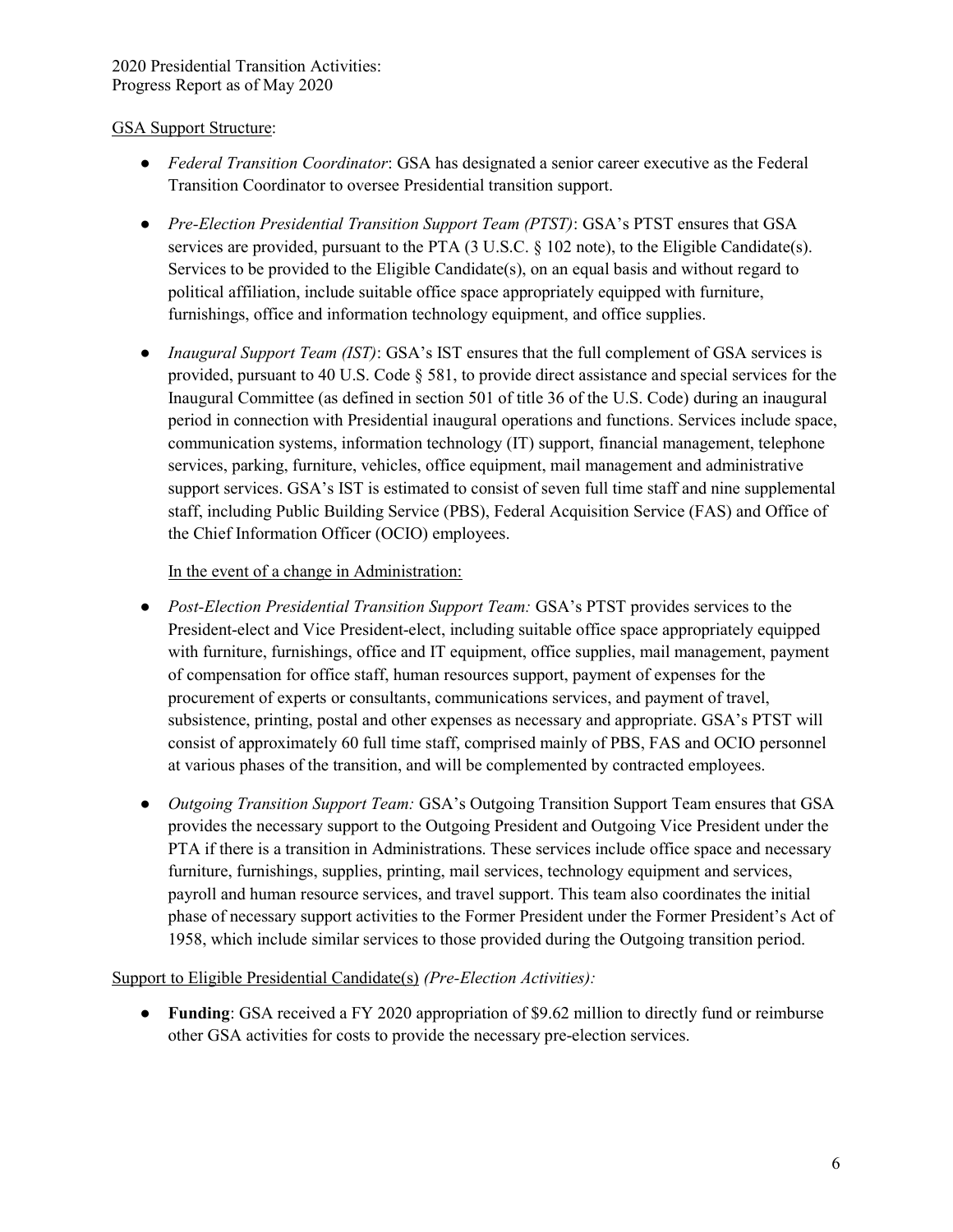- Location: GSA has selected 1401 Constitution Ave NW, Washington, DC (Herbert C. Hoover Building, Department of Commerce Headquarters) as the office space for the eligible candidate(s).
- Space: In order to accommodate the needs of the eligible candidate(s), some alterations to the space and IT infrastructure are required. These alterations are under way and are anticipated to be completed by August 1, 2020. The space is designed to support 100 or more personnel per eligible candidate. Below is a schedule of major milestones for the modernization project and tenant occupancy:
	- August 1, 2020: Pre-election Space for Eligible Candidates complete
	- September 1, 2020: Eligible Candidate(s) begin occupancy pursuant to the statutory timeline.
- Furniture: To the extent possible, GSA will use the existing furniture in the space to meet the furniture requirements for the pre-election. Some additional furniture, such as desk chairs and specialty furniture, will be sourced from excess inventory or purchased.
- IT: GSA is on schedule to meet all IT needs associated with the pre-election period. To be prepared for a scenario where there is more than one eligible candidate who is not the incumbent, two separate, secure networks are being created to ensure complete separation of data and services between eligible candidates. Two separate domain names will be put in place to further the separation of data and traffic between eligible candidates. Hardware and software requirements have been developed, and the infrastructure required to support the pre-election teams will be in place by September 1, 2020. Infrastructure and help desk support contracts are in place, and service will be provided through Election Day. Laptops and other equipment will be prepared for deployment to team members. Equipment to be utilized by the pre-election teams is being purchased with the funds appropriated for the pre-election effort, and it will be reused after transition activities conclude. Where possible, any equipment that does not have a long term use is being leased in an effort to reduce costs and prevent excess once transition activities conclude.

## In the event of a change in Administrations, support to the President-elect and Vice President-elect (Transition Activities)

- Funding: GSA has requested a budget allocation of \$9,900,000 for transition activities in the FY 2021 budget request, of which \$6,300,000 would be for a new incoming Administration. This funding will be managed on behalf of a new President-elect and Vice President-elect, and specifically becomes available when the Administrator ascertains an apparent winner of the general election that is not the incumbent.
- Location: GSA has selected 1401 Constitution Ave NW, in Washington, D.C., as the office space for the transition team. By co-locating the pre-election services at the same facility, there will be no need for moving costs and disruption between the two project phases. GSA similarly colocated the pre-election services with the planned post-election services location in the 2012 cycle.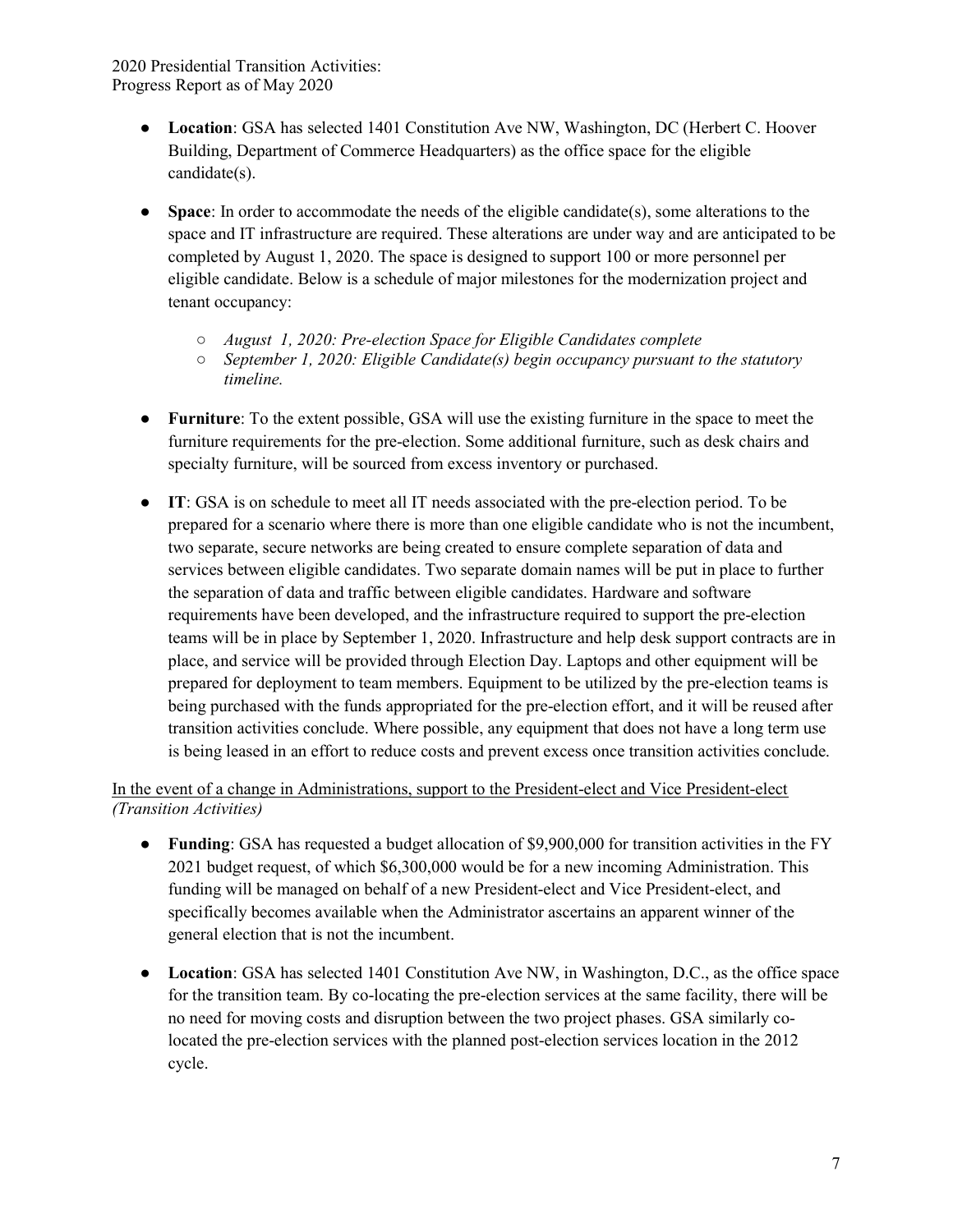- Space: In order to accommodate the needs of the PTT, some alterations to the space and IT infrastructure are required. These alterations are under way and are anticipated to be completed by September 1, 2020. The space is designed to accommodate 500 or more Presidential Transition personnel. Below is a schedule of major milestones for tenant occupancy related to Transition activities:
	- October 1, 2020: Presidential Transition Support spaces complete
	- October 31, 2020: United States Secret Service (USSS) construction and outfitting complete
	- $\circ$  November 3, 2020: Election Day: GSA Administrator ascertains apparent winner of the election, and if the winner is not the incumbent President, offers Transition Services to the apparent winner
	- November 4, 2020: PTT begins occupancy.
- Furniture: To the extent possible, GSA will use the existing furniture in the space to meet the furniture requirements for the Presidential Transition. Some additional furniture, such as desk chairs and specialty furniture will be sourced from excess inventory or purchased.
- IT: GSA is on schedule to meet all IT needs associated with a potential transition. A separate, secure network is being created within the facility, although existing cabling will be utilized throughout the space as much as possible. The IT infrastructure will be installed by September 1, 2020, and all laptops, phones, etc. will be prepared for deployment to transition staff on November 4, 2020. Help desk support contracts are in place, and service will be provided from the election until 60 days after the Inauguration. Wherever possible, GSA is utilizing IT equipment that was originally purchased to support GSA operations, such as monitors, keyboards, and mice, as well as port replicators and legacy voice-over internet protocol (VoIP) for the sensitive compartmentalized information facility (SCIF). At the conclusion of transition activities, this equipment will be returned to GSA.
- Security: GSA is working closely with USSS personnel to ensure that building access, credentialing, and monitoring procedures are in place prior to staff arrival and to make sure all security requirements are met.
- Parking: Parking will be limited to only high level officials and visiting VIPs within a designated courtyard at 1401 Constitution Ave., N.W., adjacent to the Presidential Transition office.
- Appointee Orientation: The PTA requires the GSA Administrator to coordinate the development and delivery of orientation activities for key prospective Presidential appointees. GSA's fiscal year 2021 budget request includes \$1,000,000 for this activity. Funding for this activity is available to a new incoming Administration or the incumbent. During the transition, GSA's Federal Transition Coordinator will work with the appropriate members of the transition team and the current Administration to prepare to meet this requirement after the election.
- Transition Directory: The PTA requires GSA, in consultation with the Archivist of the United States (head of NARA), to develop a compilation of Federal publications and materials that provide information on the officers, organization, statutory and administrative authorities, functions, duties, responsibilities, and mission of each department and agency. This directory was